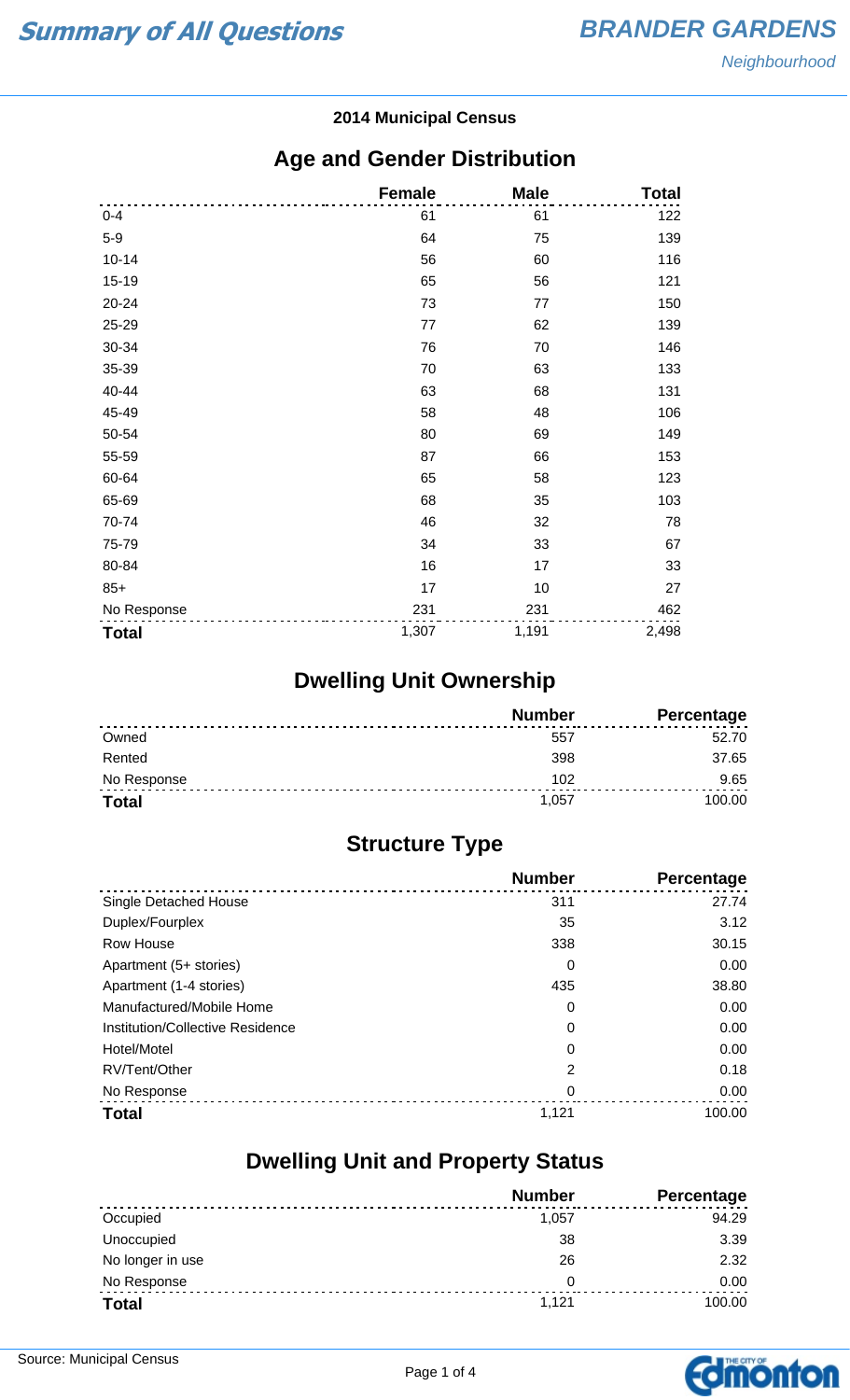**Neighbourhood** 

#### **Marital Status**

|                      | <b>Number</b> | Percentage |
|----------------------|---------------|------------|
| Married              | 872           | 34.91      |
| Common-law           | 112           | 4.48       |
| Separated/divorced   | 188           | 7.53       |
| <b>Never Married</b> | 914           | 36.59      |
| Widowed              | 68            | 2.72       |
| No Response          | 344           | 13.77      |
| <b>Total</b>         | 2,498         | 100.00     |

#### **Employment Status**

|                            | <b>Number</b> | <b>Percentage</b> |
|----------------------------|---------------|-------------------|
| Preschool                  | 129           | 5.16              |
| Kindergarten - Gr.6        | 200           | 8.01              |
| Gr.7 - Gr.9                | 67            | 2.68              |
| Gr.10 - Gr.12              | 76            | 3.04              |
| Post Secondary Student     | 138           | 5.52              |
| Homemaker                  | 93            | 3.72              |
| Employed 0-30 hrs          | 166           | 6.65              |
| Employed 30+ hrs           | 895           | 35.83             |
| Unemployed                 | 65            | 2.60              |
| Retired                    | 301           | 12.05             |
| Permanently unable to work | 21            | 0.84              |
| No Response                | 347           | 13.89             |
| <b>Total</b>               | 2,498         | 100.00            |

## **Term of Residence at this Location**

|                              | <b>Number</b> | Percentage |
|------------------------------|---------------|------------|
| 5 years or more              | 1,070         | 42.83      |
| 3 years to less than 5 years | 341           | 13.65      |
| 1 year to less than 3 years  | 387           | 15.49      |
| Less than 1 year             | 295           | 11.81      |
| Child less than 1 year       | 15            | 0.60       |
| No Response                  | 390           | 15.61      |
| <b>Total</b>                 | 2,498         | 100.00     |

## **Previous Residence if living in Dwelling for less than 1 year**

|                                   | <b>Number</b> | Percentage |
|-----------------------------------|---------------|------------|
| Elsewhere in Edmonton             | 169           | 57.29      |
| Elsewhere in Alberta              | 21            | 7.12       |
| Atlantic Canada                   | 0             | 0.00       |
| Ontario/Quebec                    | 34            | 11.53      |
| Territories/Manitoba/Saskatchewan | 7             | 2.37       |
| <b>British Columbia</b>           | 10            | 3.39       |
| <b>Outside Canada</b>             | 38            | 12.88      |
| No Response                       | 16            | 5.42       |
| <b>Total</b>                      | 295           | 100.00     |

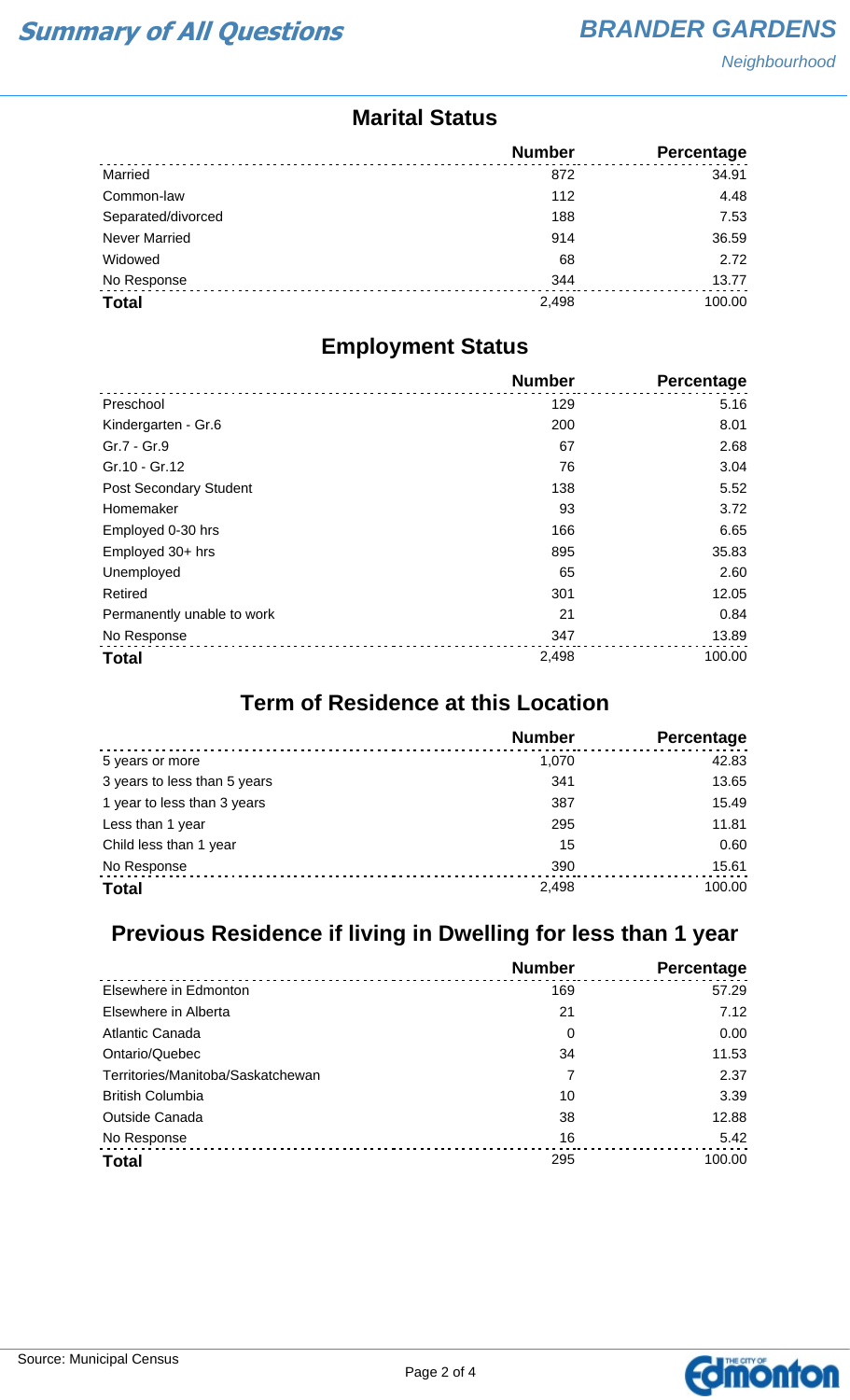## **Main Mode of Transportation from Home to Work**

|                              | <b>Number</b> | Percentage |
|------------------------------|---------------|------------|
| Car/Truck/Van (as Driver)    | 931           | 53.66      |
| Car/Truck/Van (as Passenger) | 44            | 2.54       |
| Transit                      | 201           | 11.59      |
| Walk                         | 20            | 1.15       |
| <b>Bicycle</b>               | 4             | 0.23       |
| Other                        | 61            | 3.52       |
| No Response                  | 474           | 27.32      |
| <b>Total</b>                 | 1,735         | 100.00     |

## **Citizenship**

|                      | <b>Number</b> | Percentage |
|----------------------|---------------|------------|
| Canadian Citizen     | 1.909         | 76.42      |
| Non Canadian Citizen | 259           | 10.37      |
| No Response          | 330           | 13 21      |
| <b>Total</b>         | 2.498         | 100.00     |

## **School Residency**

|              | <b>Number</b> | <b>Percentage</b> |
|--------------|---------------|-------------------|
| Public       | 1.555         | 62.25             |
| Catholic     | 441           | 17.65             |
| No Response  | 502           | 20.10             |
| <b>Total</b> | 2.498         | 100.00            |

## **Household Languages**

|                              | <b>Number</b> | Percentage |
|------------------------------|---------------|------------|
| English Only                 | 674           | 63.77      |
| Arabic                       | 12            | 1.14       |
| Cantonese                    | 10            | 0.95       |
| French                       | 30            | 2.84       |
| German                       | 10            | 0.95       |
| Mandarin                     | 13            | 1.23       |
| Panjabi (Punjabi)            | 3             | 0.28       |
| Spanish                      | 13            | 1.23       |
| Tagalog (Pilipino, Filipino) | 8             | 0.76       |
| Ukrainian                    | 9             | 0.85       |
| Other                        | 107           | 10.12      |
| No Response                  | 168           | 15.89      |
| <b>Total</b>                 | 1,057         | 100.00     |